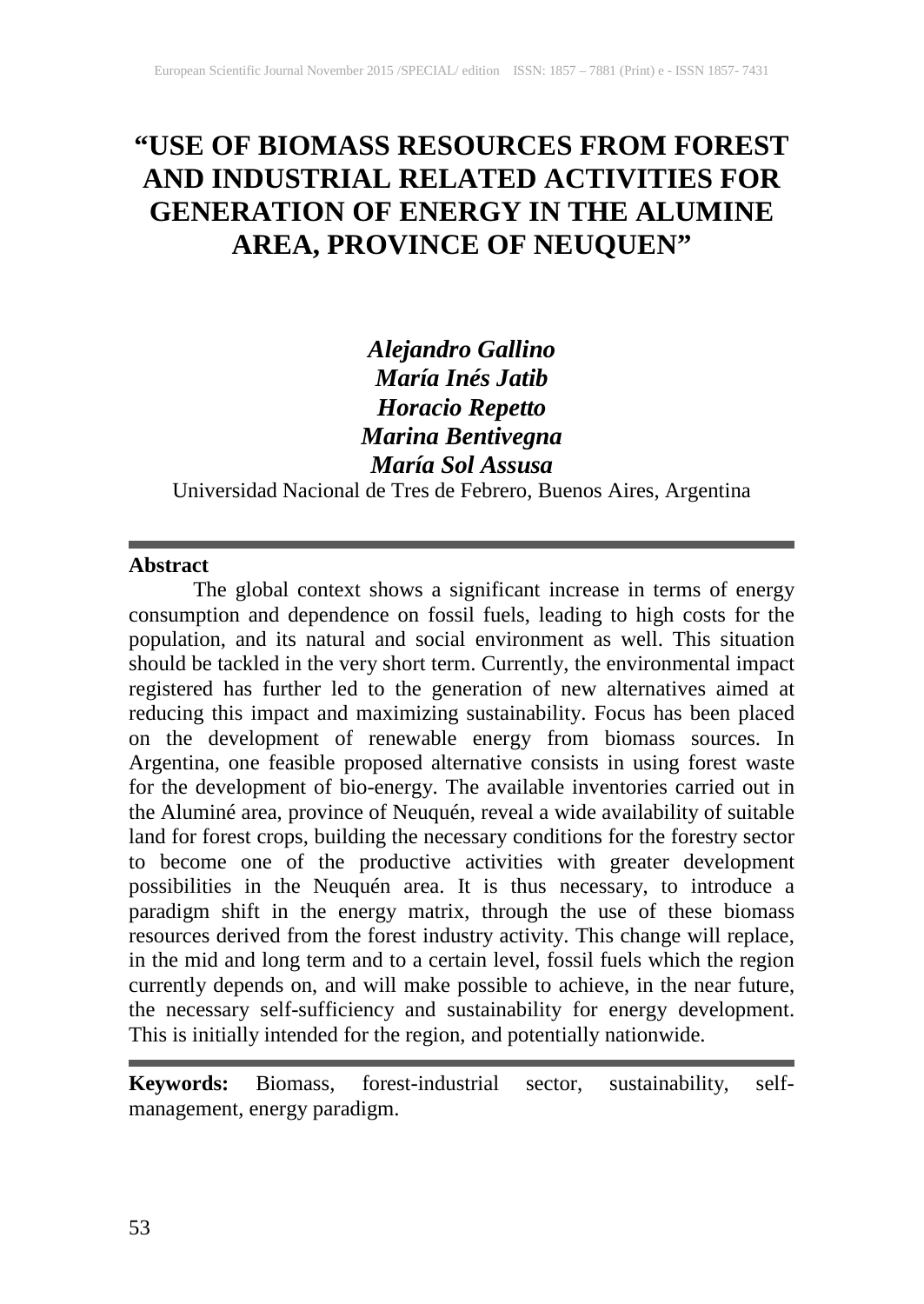## **Introduction**

In any change process, it results essential to know the territory carrying capacity, its limitations, vulnerabilities and its sustainable suitability, as well. It is further necessary to identify and assess natural resources and specific ecosystems to be protected and preserved.

In terms of biomass resources, a wide range of new alternatives is identified due to the addition of the new energy matrix paradigm. All these factors demands a political approach based on the medium and long term in relation to interests, needs and constraints from the regional-local scope; that is, to be aware, from this territorial scale, of the responsibilities in the development and management.

"Indeed, the transformation of biomass is technologically relevant, not only for energy production (which can be sustainably produced by other renewable resources: solar, wind, geothermal ...); but due to the fact that biomass is the only renewable source available on a massive scale for the manufacturing of products, materials and carbon-based fuels"<sup>[2](#page--1-0)</sup>

In 2006, Law 26,190 launched the "National Program for the promotion of renewable use of energy for electric power generation." Section 1 of this Law states: "Be it declared of national interest the generation of electric power from the use of renewable energy sources for the provision of public services, as well as the research for technology development, and the manufacture of equipment for this purpose."<sup>[3](#page-1-0)</sup> It further states that within a 10-year term, an 8% of the electricity consumption should be supplied from renewable energy sources.

Therefore, it results necessary to have an innovative approach with regards to the model of resources use, particularly in terms of energy, being capable of harmonizing economic, social, environmental and ecological variables in the regional context.

Under this premise, the main objective is to promote growth, protection and enhancement of the forestry activity and heritage in the Area of Aluminé, Province of Neuquén, as well as to increase the quantity and quality of the subsequent industrialization of the area.

<sup>2</sup> J. Arauzo y otros. "*Introducción a las tecnologías de aprovechamiento de biomasa"* [*Introduction to Biomass Use Technologies] Available at: www.gecarbon.org/listnl.asp*

<span id="page-1-1"></span><span id="page-1-0"></span><sup>3</sup> Law 26.190 - Régimen de Fomento Nacional para el uso de fuentes renovables de energía destinada a la producción de energía eléctrica [National Program for the Promotion of Renewable Sources Use of Energy for Electric Power Generation]. Purpose. Scope. Application. Authority of Application. Policies. Investment Scheme. Beneficiaries. Benefits. Approvals. Trust Fund for Renewable Energy. Passed on December 6, 2006. Enacted on December 27, 2006. Ministry of Economy and Public Finances, Argentina. Available at: http://infoleg.mecon.gov.ar/infolegInternet/anexos/120000-124999/123565/norma.htm.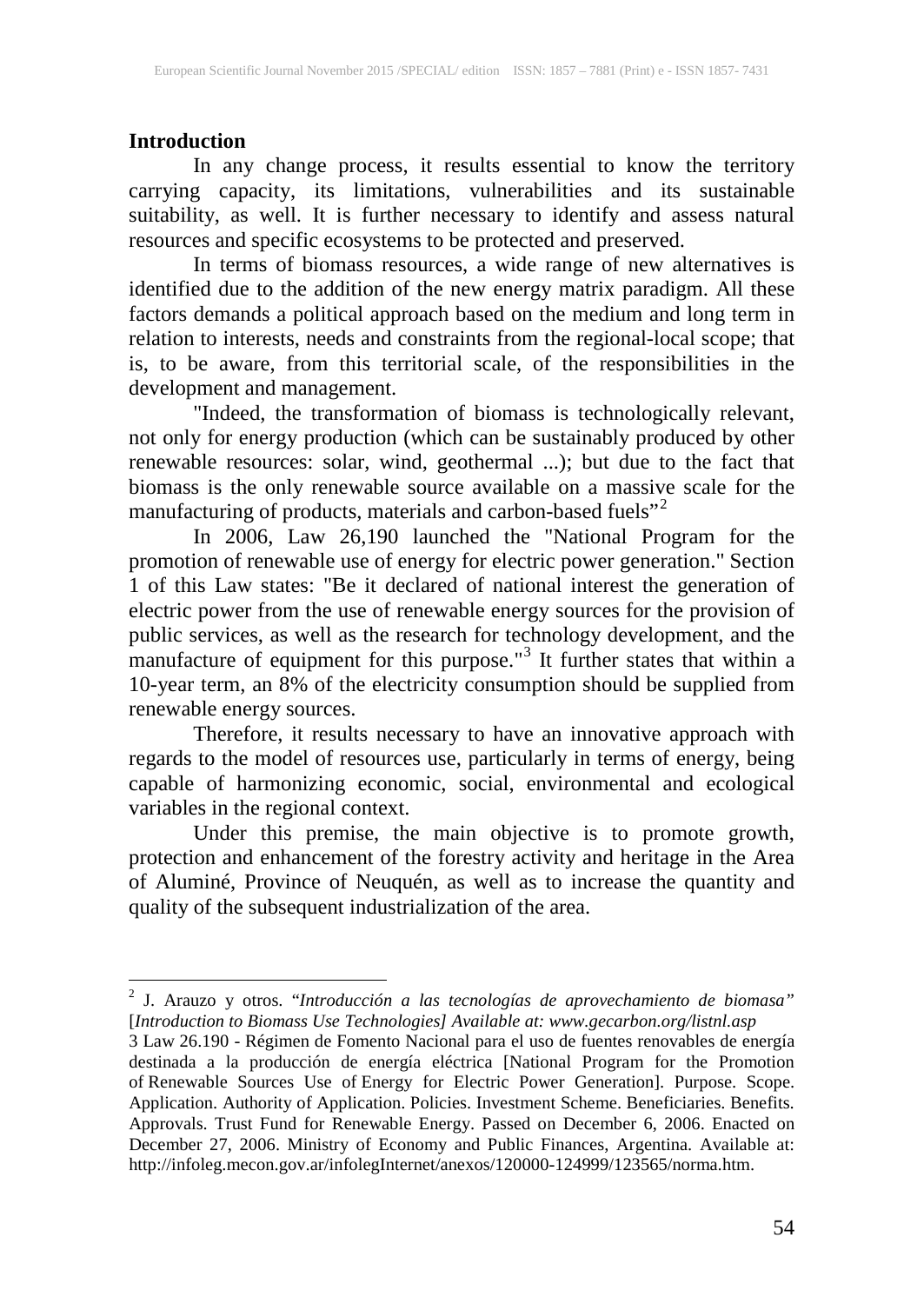Likewise, the Project makes possible to develop and apply the best available technology, to promote the development of sector–related private investment, and of those companies providing associated services to every link of the industrial and forest production chain, thus ensuring social, economic and environmental sustainability of the activity. This project implies:

• An increase of areas subject to pruning and thinning in the implanted forest.

- Improved working conditions of pruning and thinning crews.
- Increased production of Abra Ancha Sawmill.
- Improved product quality of Abra Ancha Sawmill.
- Improved quality of power supply within the Project area.

• Making socially and environmentally sustainable the use and final disposal of forestry industrial waste.

• Improving environmental and social conditions in the urban area.

• Replacing local power generation, through internal combustion engines, for power generation through biomass, thus reducing the environmental impact which results from the use of fossil fuels.

## **Aluminé and its characteristics:**

The province of Neuquén is one of the main generators of electricity in the country through hydroelectric plants located throughout the Limay and Neuquén Rivers. Furthermore, the electricity generated by the province using other sources, such as hydrocarbon resources in thermoelectric plants, mainly from the West of the province, results a relevant factor.

Neuquén has 60,000 planted hectares with exotic conifers<sup>[4](#page-1-1)</sup>. This initiative has been developed over the last 40 years by the provincial Government, in response to the search for alternatives to the primary activity of hydrocarbon extraction.

According to the Provincial Strategy for the Agri-food industry of Neuquén, the forestry industry is considered one of the priority sectors to improve life quality of the population, pointing to the economic development related to the procurement of resources from productive activities and industrialization processes.

<span id="page-2-0"></span>In order to achieve this goal, several actions are stated in different initiatives associated to the promotion of forest nurseries, forestry promotion through subsidies, implementation of plans for small producers, development of road networks for forest product transport, forest health, fire management,

<sup>4</sup> Provincial Forest Plan Neuquén 1999-2006. Available at: http://copade.neuquen.gov.ar/intranet/files/documentos/Produccion\_sustentable/7.pdf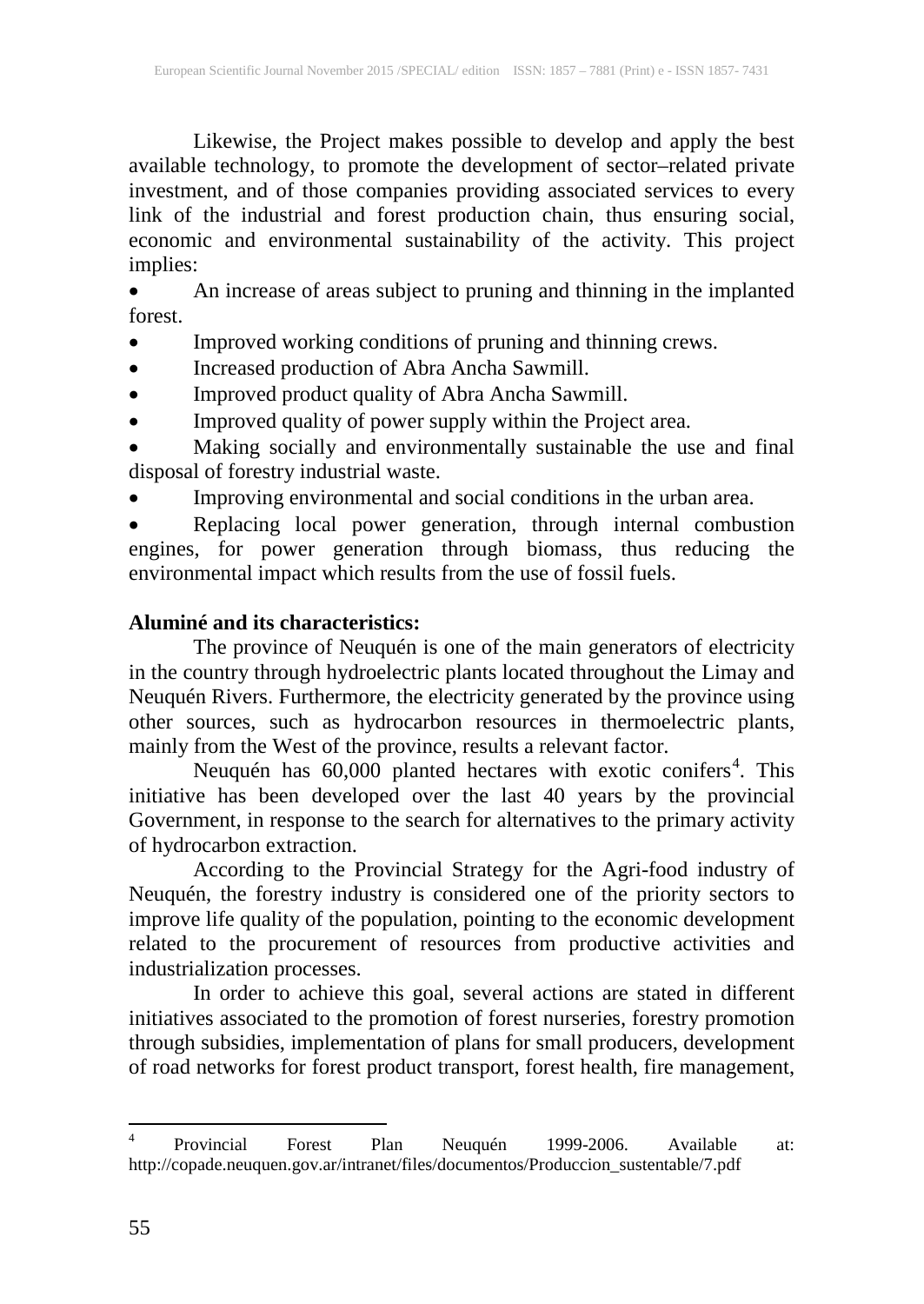fire protection, investments for the development of the forest industry, land use and promotion of wood for building houses.

The Municipality of Aluminé is the state administrative center of the City, permanent residential location and supply center for primary and secondary services. The administrative offices of the CIP [Corporación Interestadual Pulmarí] are therein located. The main population settlement was planned by the provincial government as a tourist village for second homes throughout the northern shore of the Aluminé Lake, in order to encourage controlled land supply in the region.

There is a deficit in the management of plantations due to the lack of capital for pruning and thinning activities. Whereas there are several sources for funding, as it appears from Law 25,080 on the promotion of forest plantations, or Provincial Law 2,482 in terms of promoting plantations, pruning and thinning, in many cases these incentives result insufficient, because the financial resources are not available when the producer needs them, therefore resulting in the self-financing of the producer; or in other cases the amounts received are lower than those required by the work to be performed. This situation is much more serious when it involves medium or small forest producers.

In terms of service offering, there are few forestry workers, poorly trained to perform the required activities. A 75% of the total forested hectares in Aluminé, is included in the stage where the thinning activities are essential to achieve a healthy forest at final cut stage, and with a relevant valuable wood volume, in terms of quantity and quality.

In connection to products resulting from management activities, the main issue that arises is the insufficient demand for these products, fact that directly impacts the decisions of producers. Therefore, as producers have no clear sales target, they opt to carry out no activities involving costs which they are not sure will be covered. The same situation occurs when the final cut should be performed on plantations. As a consequence, producers show lack of motivation to forest new areas.

In addition, the failure in the appropriate management of the forest vegetation has a direct impact on the quality of wood, which shows a significant amount of knots, unsuitable diameter classes, presence of pests and diseases, thus affecting commercialization.

## **Issues concerning the Mapuches communities and forestation**

Eight communities live in Aluminé: Norquinco, Currumil, Lefiman, Aigo, Wiñoy Tayiñ, Hiengueihual, Catalan and Puel.

In general, the Mapuches communities consider forestry as a threat, since the introduction of exotic species changes, according to Mapuches'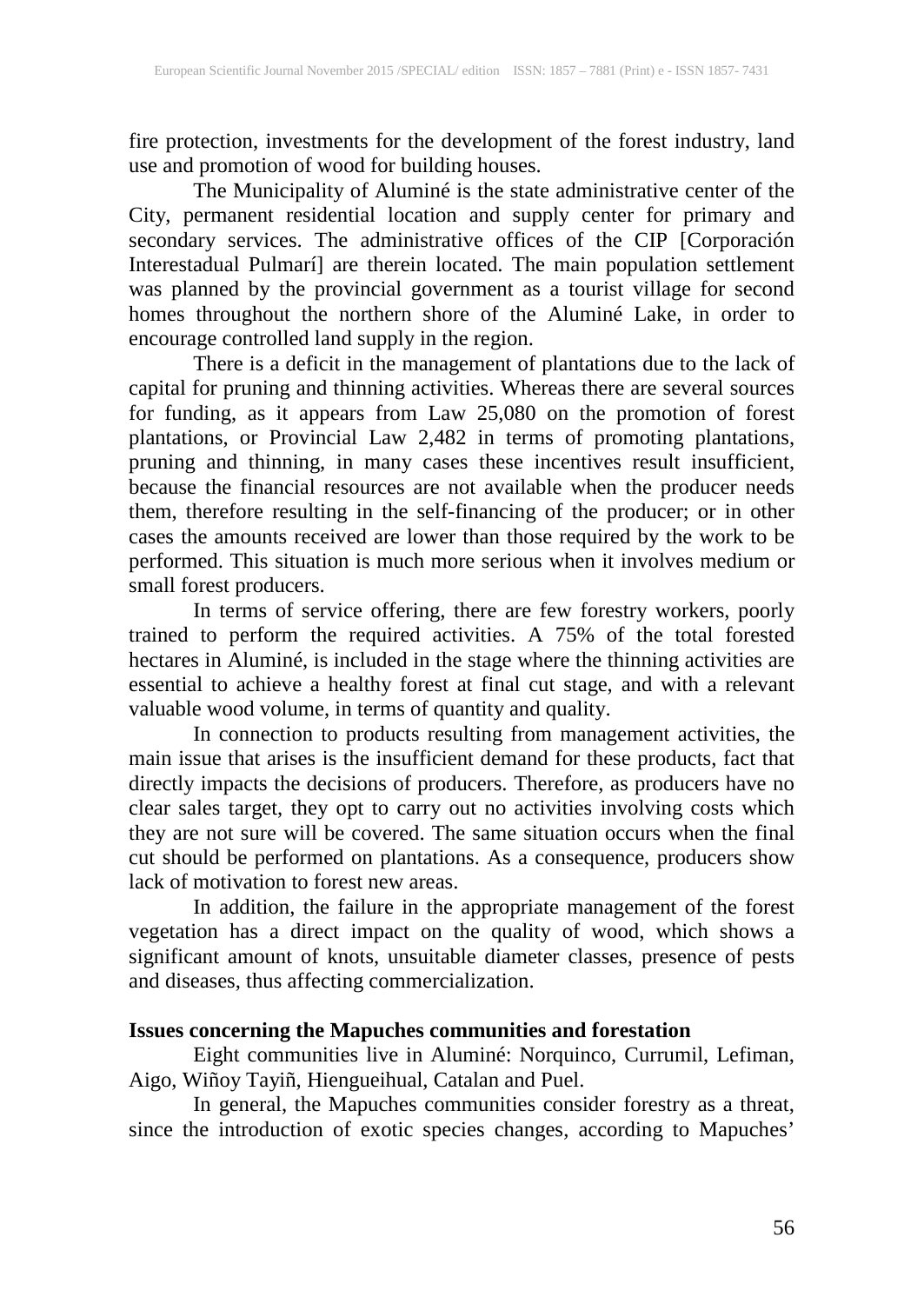beliefs, the balance of the ecosystem. Moreover, it also hampers the normal development of their traditional farming-related activities.

Many communities accept the fact that forest plantations are established in the region, often within the communities, and therefore, they seek to reconcile this exogenous activity with the work developed by them, especially considering the significant migration of young people to the center of Aluminé, in search of working opportunities.

Skilled labor for forestry activities is scarce. The experience of communities in forest use is limited to the use of dead wood, either as logs, posts, firewood and reeds procurement.

There exists background information related to the creation of a forest crew in the Currumil community, which was in charge of performing forest management, and providing pruning and thinning services to third parties in the community, with the possibility of producing a direct benefit for the community members through the income earned.

However: "…own social policies implemented throughout the last decades by the Neuquén provincial government, seek to "territorialize" the indigenous population through various programs. This fact has been worsened for more than a decade due to the rising unemployment and/or precarious working conditions in wage employment, situation that caused a significant flow of the indigenous population from rural to urban areas in past decades. This 'territorialization' and revaluation process of identities and ethnicities, with increasing demands from this indigenous population, seek to create a growing confrontation with forestry activities, thus redefining the relations against this exploitation (of high importance in the analyzed region)."<sup>[5](#page-2-0)</sup>

## **Industrialization of products**

Abra Ancha sawmill, established in Aluminé, is the only sawmill intended for coniferous processing throughout the center area of the province.

There is another small-scale production sawmill, which uses poplar wood as input during summer season, and there are a couple of small-scale portable sawmills, which process poplars wood.

 $\overline{\phantom{a}}$ 

<span id="page-4-0"></span><sup>5</sup> Stecher, Gabriel and Sebastián Valverde. Los proyectos de desarrollo rural y forestal en contextos de pluriculturalidad. Las comunidades indígenas en la jurisdicción de la "Corporación Interestadual Pulmarí", [Projects of Rural and Forest Development in multicultural contexts. Indigenous communities in the jurisdiction of "Corporación Interestadual Pulmarí"]. Province of Neuquén, Argentina. In: NTERAÇÕES, Campo Grande, v. 13, n. 2, p. 169-180, jul./dez. 2012.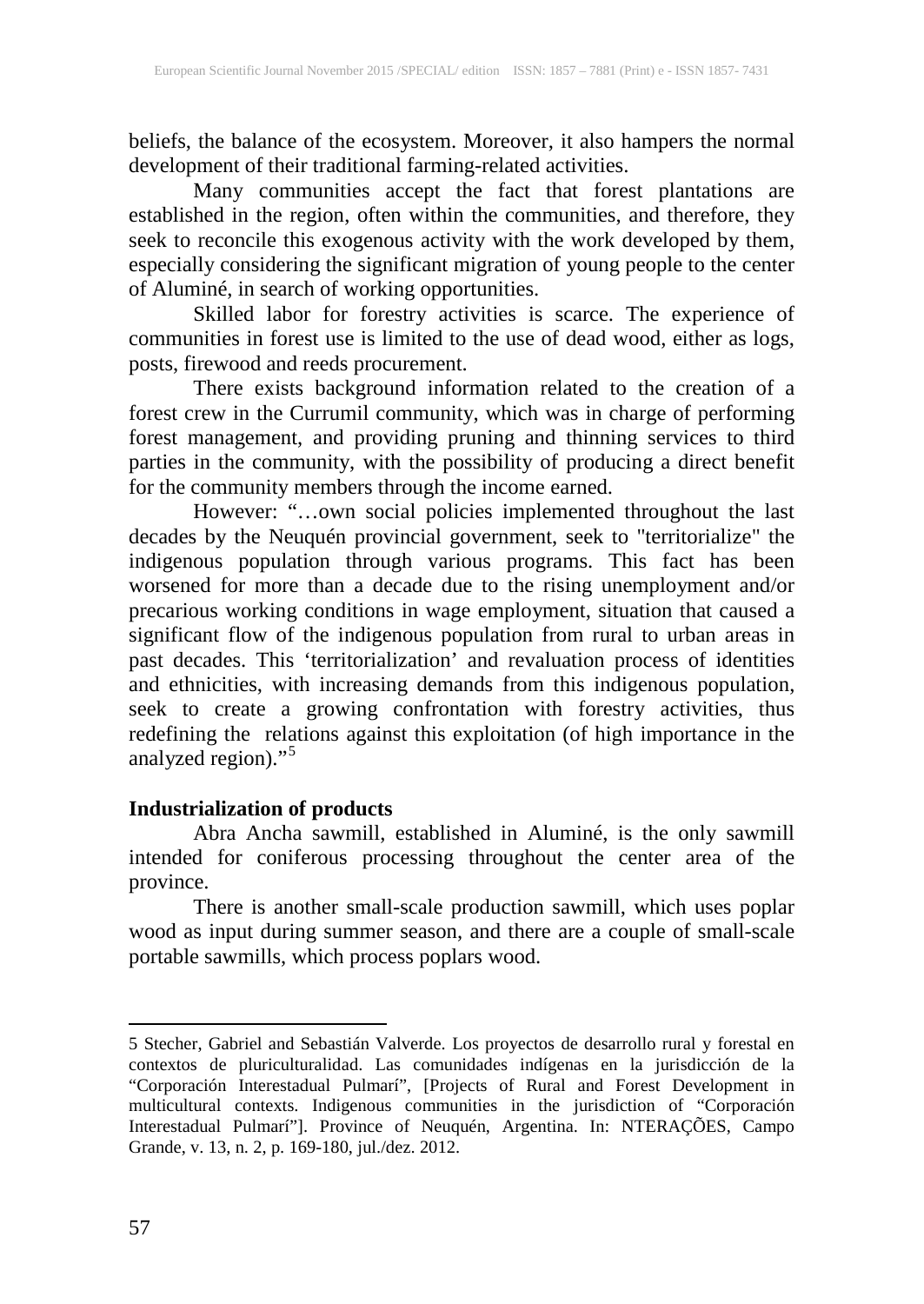In connection to the Abra Ancha sawmill, an investment process started in 2010 resulted in the extension of the warehouse, and the addition of a new sawmill line of Brazilian industry (2011), designed with the aim of processing logs from of the first thinning of conifers. Thus, the demand for wood to third parties increased, pulling the different links in the forest industrial chain.

Whereas, raw material from native forest has been used in the activity during the early stages, in recent seasons own forest product began to be industrialized with the purpose of obtaining most profitable products in the timber market.

Current processing accounts for 350,000 p2/month to 390,000 p2/month, in an eight-hour shift and using an average of 1,700 m3 per month.

The products obtained are planks and blocks for pallets, sold as green wood and sent to the Valley area for the assembling of fruit bins. Planks are used to produce tongue and groove boards, and braces, dried in the Industrial Park of Junín de los Andes, about 100 km away. As Abra Ancha sawmill has no drying facilities, this transportation increases costs. Wood drying allows offering higher value products.

Other products manufactured in Abra Ancha are wooden blocks used for construction works, as developed through the building system of embedded blocks (BME, for its acronym in Spanish) used by Corfone. The houses and camping cabins built by the Choroi Lake is an example of this kind of works.

As a result of the new facilities, the higher volume of processed wood gave rise to an increase of lingo-cellulosic waste (woodchips and sawdust). This waste, resulting from the industrial process, has no specific destination and is collected in the nearby property, causing significant environmental drawbacks.

If the sawmill production is estimated in a range of 1000 -1400 m3/month, waste generation would be about 1780-2500 tons. per month. This issue should be solved in the short or medium term. Furthermore, the energy project contemplates the use of forest waste as branches and trims which are not usually used and represent a significant fire risk.

Another problem to be considered for the normal sawmill operation is the precarious quality of the electric supply and the restrictions to comply with the increased demand. Electric supply in the Aluminé area is not sufficient to cover the potential demand of Abra Ancha Plant, together with the population demand, especially during the peak tourist season.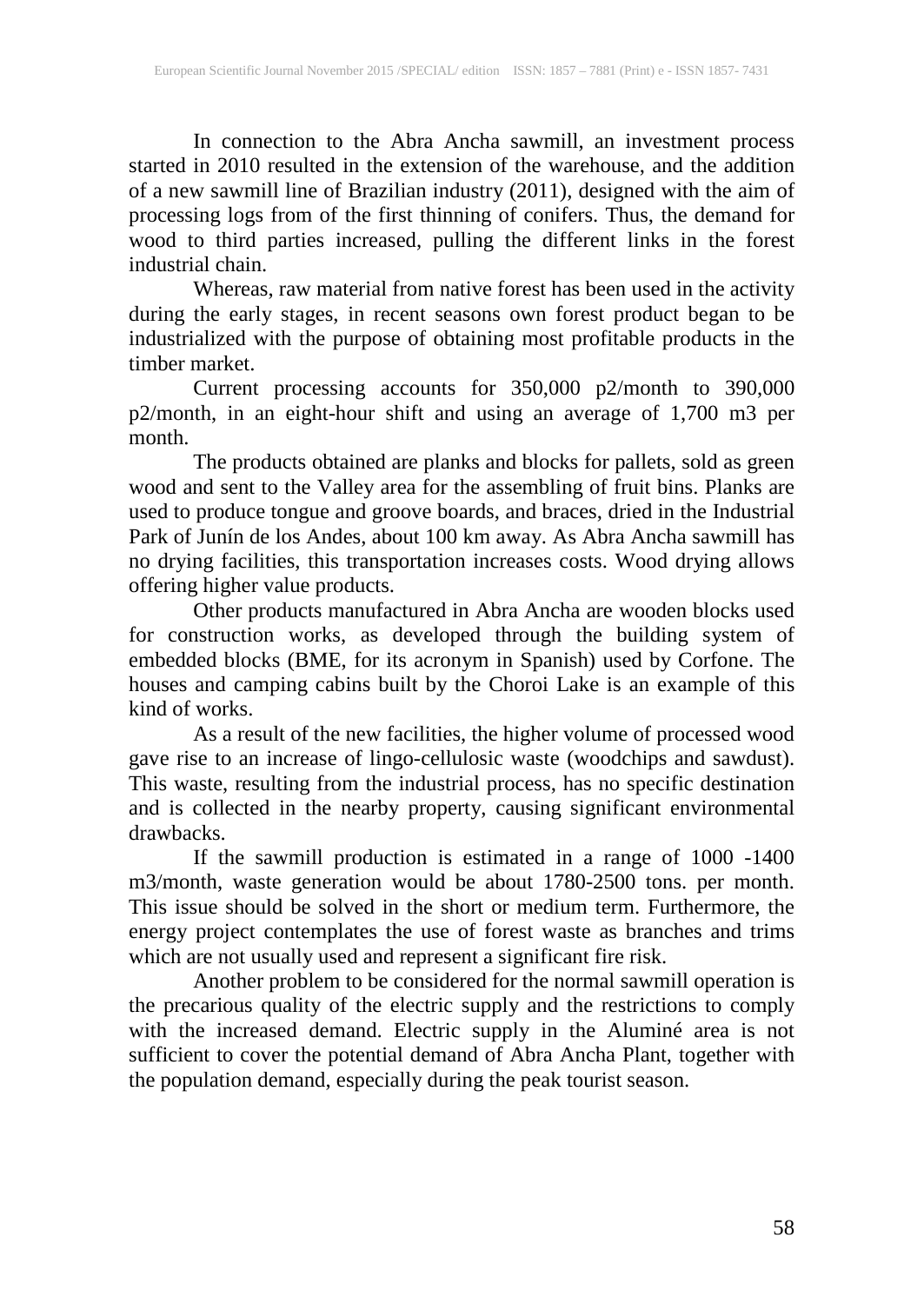# **Power and Energy Supply. Pros and Cons**

This section which constitutes the subject matter of the project focuses on the main Positive Impacts of biomass use, pointing out a number of converging aspects:

• **Macro perspective:** The Kyoto Protocol has given this type of undertaking the nature of 0 balance in terms of CO2 emissions, taking into account that said emissions would equally occur due to the natural decomposition of biomass; however, they produce no additional benefit, provided that the maintenance of soil quality, which could be affected by a partial removal of waste from the forest, is ensured

• **Replacement of fossil fuels**: Given that the energy matrix of Argentina is mainly made up of natural gas and oil-related products, its use is limited in terms of the energy production of the new plant, or it replaces new undertakings with such energy base. In the specific case of Aluminé, the current power supply system, due to the low quality of its product and service, has been locally complemented with two diesel power generators installed in Aluminé. This situation should be considered as an additional local benefit, given that polluting emissions coming from these units could be avoided.

• **Improved service and product quality in the area of influence**: According to electrical studies made, based on EPEN [for its acronym in Spanish for Provincial Energy Agency of Neuquén] information, the Aluminé node is Electricity Importer, even assuming the whole operation of its thermal and hydraulic infrastructure. This fact makes the area sensitive and dependent on the reliability of the connection to the Zapala node. The incorporation of the new plant would transform the Aluminé node into an energy exporter, thus improving the regional system.

• **Response to further energy own demands**: The new sawmill production lines comprise an installed capacity of approximately 400 kW, with an actual demand of 250 kW. Furthermore, the wood drying process using steam, extracted from the power generator turbine, could be included in the future. This process would constitute an efficient electricity-steam cogeneration system.

• **Economic benefit:** The feasibility study showed the benefits of the project from the economic and financial viewpoints.

• **Generation of direct and indirect jobs:** Job positions will be created during construction, as well as direct jobs required by the plant operation and the system of transformation and transport of energy, management of biomass for energy use, labor and equipment required by technical and logistic services.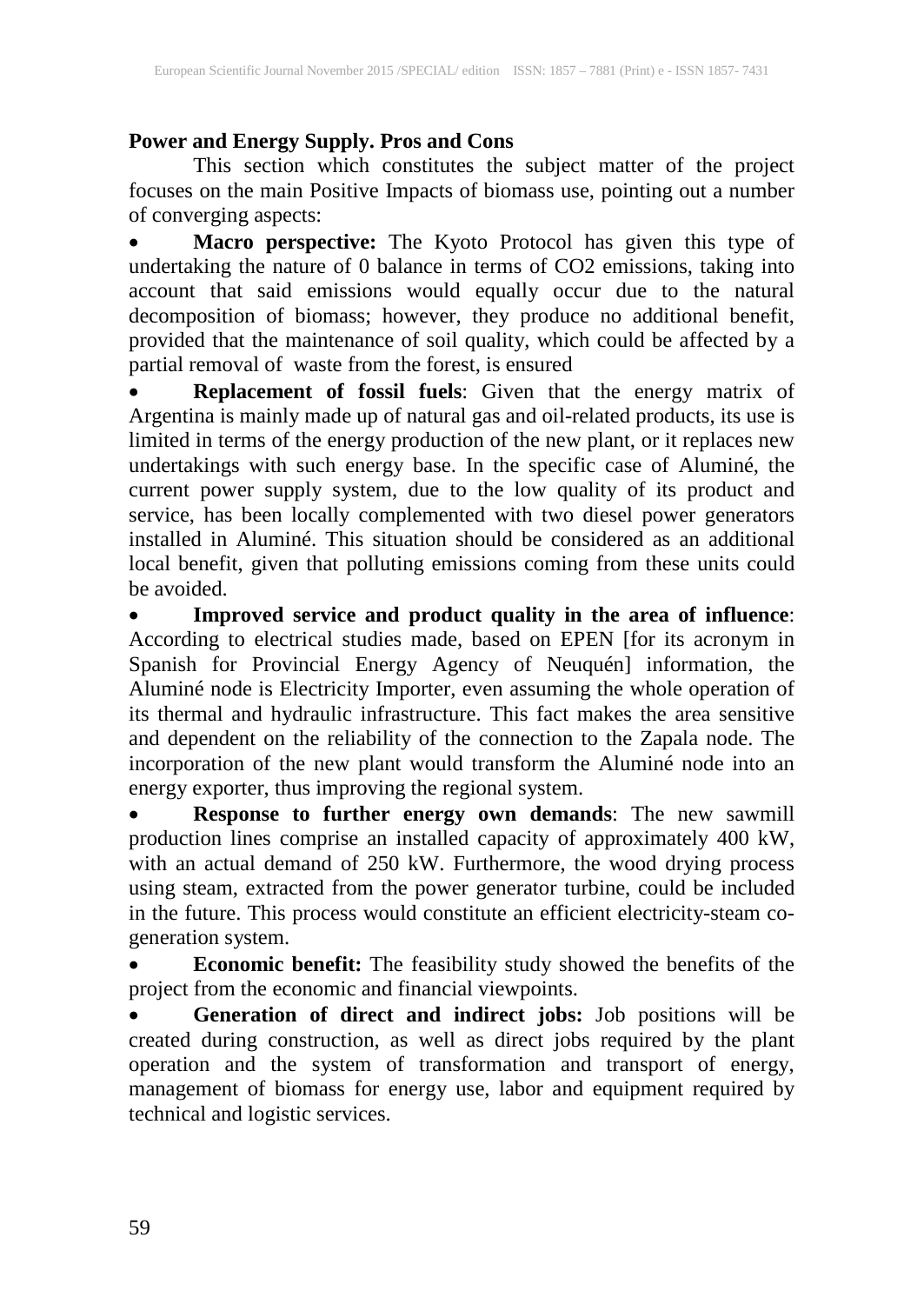• **Improvements to current working operations and risk reduction:** The new equipment required provides improvement in the operation and reduction in fire risk due to the removal of waste from the forest.

In addition, the facilities required for energy transformation and transport during the operation process and maintenance of the system, are not free from negative impacts to be removed, cleared or mitigated:

• **Electric and magnetic fields:** While medium voltage lines do not generate high intensity fields, rules on safety distances and prevention of risks and limitations on other infrastructure must be complied with.

• **Restrictions on land use:** Conditions stated within the right-of-ways areas shall be observed, and right-of-ways for maintenance purposes or contingencies shall be ensured.

• **Impact on flora and fauna:** Impact on flora and fauna is reflected on a reduced scale in the maintenance operations of right-of-ways areas, due to cleaning or selective pruning requirements. Regarding the fauna, main impacts are observed in birds, due to the risk of impact with conductors or by electrocution; the latter will depend on the geometry adopted for the laying of conductors (maximum distances among conductors represent minimum electrical risk).

• **Impact on the Socioeconomic Activity**: Already in the construction phase, visual impact, and some inconveniences to the farming activity are observed due to the restrictions imposed by the right-of-ways areas. Road system obstructions may further be considered in case of contingencies, or the eventual transport of biomass from other sources.

• **Contingency Risks:** Main contingencies are related to fire, unscheduled plant shutdowns, service exits from the transmission line due to technical, climatic or accident-related reasons.

## **Conclusion**

In general, forest biomass can be used for energy production, as well as other organic resources with a positive environmental impact and high energy use. "It is important to emphasize that the potential use of biomass energy in Argentina is greater than its current use. In this sense, and for its future development, it results necessary to perform an important diffusion of the existing opportunities and available using technologies."<sup>[6](#page-4-0)</sup> Furthermore, it is a renewable resource, whose use contributes to the environmental conservation, allowing:

- The development of energies in line with the environment
- The reduction of greenhouse gases emissions

<sup>6</sup> Pinasco, Horacio *"Generation of Energy with forest waste and crop".* Available at: http://inta.gob.ar/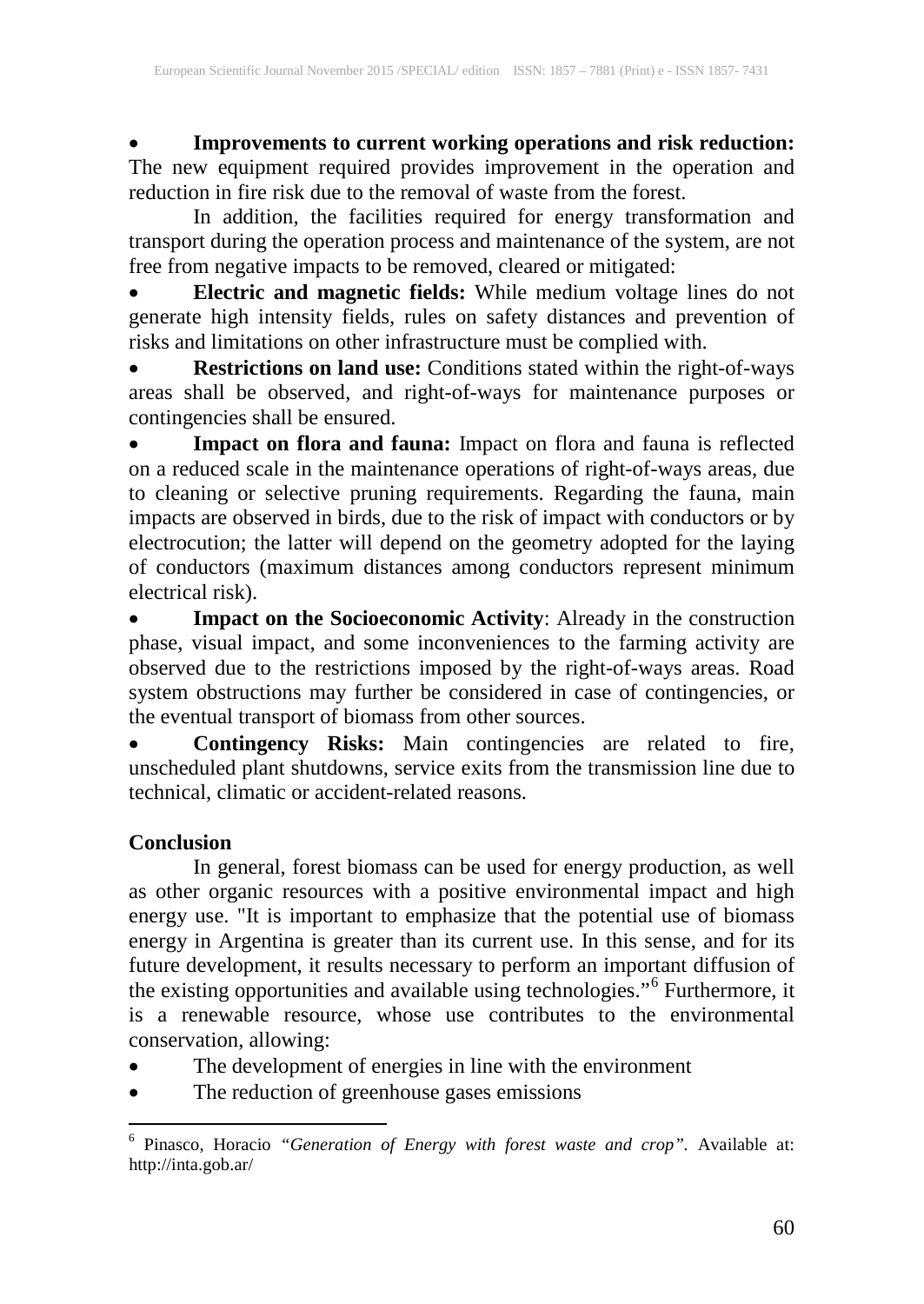• The development of the regional and national industry

In the specific case of this project, the following actions, covering the industrial and productive process, are proposed and may be further translated into public policies, promoting social and environmental development of the region. These actions are as follows:

# **Sustainable management of the forest (associated with the primary production**

With regards to the primary production sector, this project aims to improve the quality of the wood produced in Aluminé, through a sustainable management of plantations. In this sense, it is important to increase the number of producers carrying out the necessary forestry work, thus improving production. The activities consist in performing a timely pruning, thinning, application of herbicides, pest and disease controls.

Moreover, the project will promote the creation and technical training of crews for pruning and thinning activities. Said crew will be able to provide services to third parties, causing a direct impact on the increase of job positions, as higher labor would result necessary.

Technical assistance and training to beneficiaries will be also provided, as well as the necessary tools for the development of productive activities. In this sense, consulting services may be hired for the drawing of a sustainable forest management plan in the project area, allowing the solution of incorrect operation issues, due to the lack of technical knowledge.

In terms of the Mapuches communities that live in places where there are forest plantations, the project will aim to make a proper forest-gazing management, so that they can further develop their farming activities according to a scheme whose main focus will be the sustainable development of resources.

## **Construction of a Biomass plant of power generation from biomass waste, with the installation of a dryer in the sawmill and the incorporation of an additional production line**

As a result of the set up of the plant and ancillary facilities, a greater demand for wood will be produced, increasing the purchases made by CORFONE to third parties. This fact would generate an increased processing capacity, rising from 390,000 p2/month to 600,000 p2/month, and will encourage producers to properly manage their plantations in order to deliver quality wood in a timely manner.

The construction of the plant will also make possible to solve the lignocellulosic waste accumulation, giving solution to the environmental problem.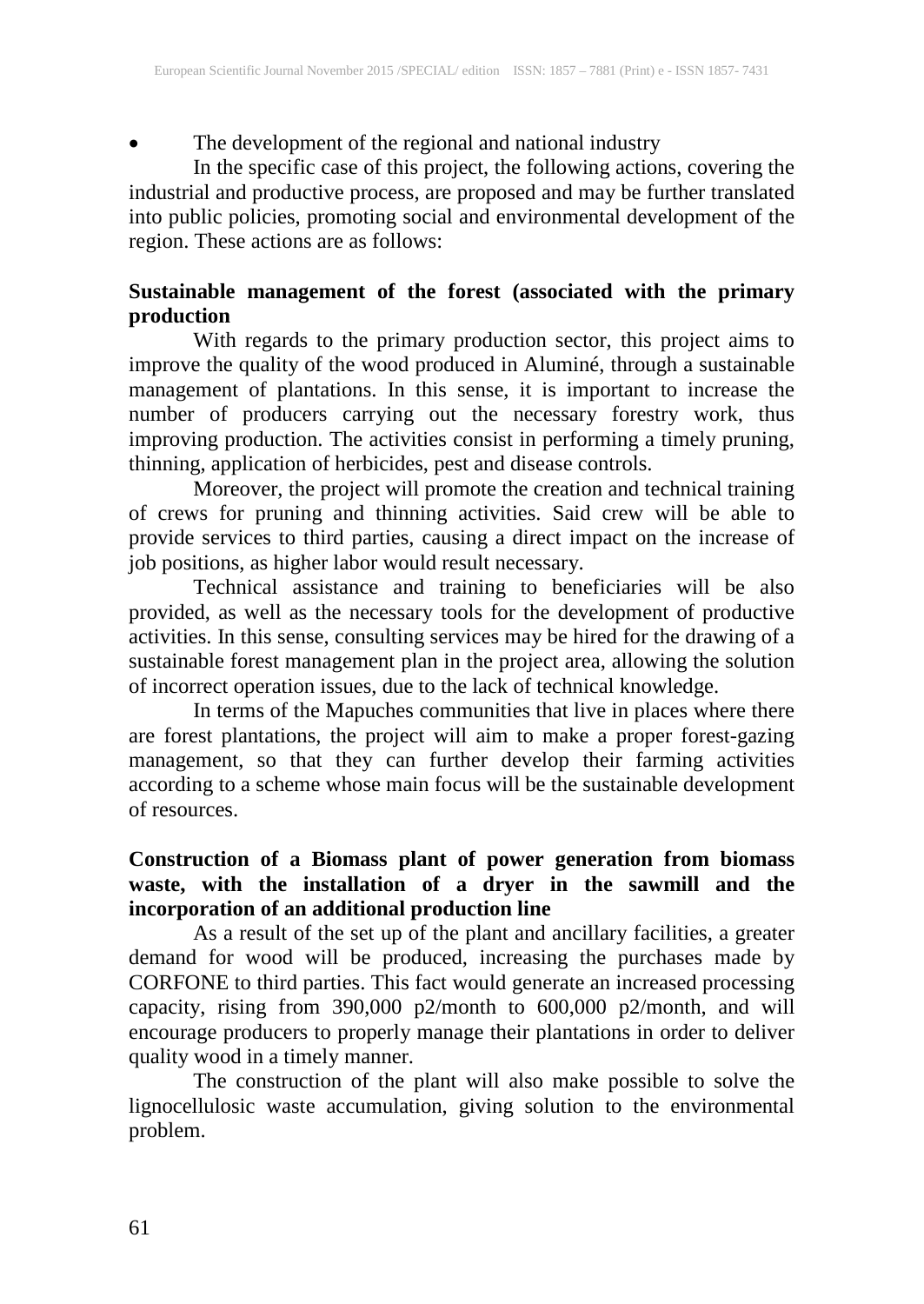The processing facilities of residual biomass will make available steam which could feed the drying chambers in Abra Ancha. The set up of drying chambers will avoid the disadvantage of transporting wet boards, and would also increase the production value without additional energy cost.

The plant operation will allow the production of electric energy which will ensure energy supply to the plant and the sawmill facilities, reducing restrictions in terms of power, frequency duration and current cuts. Surplus may be further delivered to the public electric system.

Therefore, it can be assumed then that the implementation of the project will achieve among others, the following important effects: the replacement of fossil fuels with residual biomass, resulting from wood processing; the improvement of the availability and quality of the electric supply in the area of influence; the reduction of fire risks through the partial reuse of scattered waste produced by forest exploitation, and the solution to the environmental threat caused by the accumulation of forest industrial waste at the plant. Another effect to be included is the additional direct and indirect labor demand, as well as the production of additional economic resources associated to the profitability of this undertaking.

## **References:**

J. Arauzo et al. "Introducción a las tecnologías de aprovechamiento de biomasa" [Introduction to Biomass Use Technologies] Available at: [www.gecarbon.org/listnl.asp.](http://www.gecarbon.org/listnl.asp)

Law 26.190 Regimen de Fomento Nacional para el uso de fuentes renovables de energía destinada a la producción de energía eléctrica [National Programme for the Promotion of the Use of Renewable Sources of Energy Destined for Electric Power Generation]. Purpose. Scope. Application. Authority of Application. Policies. Investment Scheme. Beneficiaries. Benefits. Approvals. Trust Fund for Renewable Energy. Passed on December 6, 2006. Enacted on December 27, 2006. Ministry o Economy and Public Finances of the Argentina Republic. Available at: [http://infoleg.mecon.gov.ar/infolegInternet/anexos/120000-](http://infoleg.mecon.gov.ar/infolegInternet/anexos/120000-124999/123565/norma.htm)

[124999/123565/norma.htm.](http://infoleg.mecon.gov.ar/infolegInternet/anexos/120000-124999/123565/norma.htm)

Pinasco, Horacio "Generación de Energía con cultivos y residuos forestales" [Energy Generation with crop and forest waste]. Available at: http://inta.gob.ar/<br>Forest Provincial Plan

Neuquén 1999-2006. Available at: [http://copade.neuquen.gov.ar/intranet/files/documentos/Produccion\\_sustenta](http://copade.neuquen.gov.ar/intranet/files/documentos/Produccion_sustentable/7.pdf) [ble/7.pdf](http://copade.neuquen.gov.ar/intranet/files/documentos/Produccion_sustentable/7.pdf)

Stecher, Gabriel and Sebastián Valverde. Los proyectos de desarrollo rural y forestal en contextos de pluriculturalidad. Las comunidades indígenas en la jurisdicción de la "Corporación Interestadual Pulmarí", [Projects of rural and